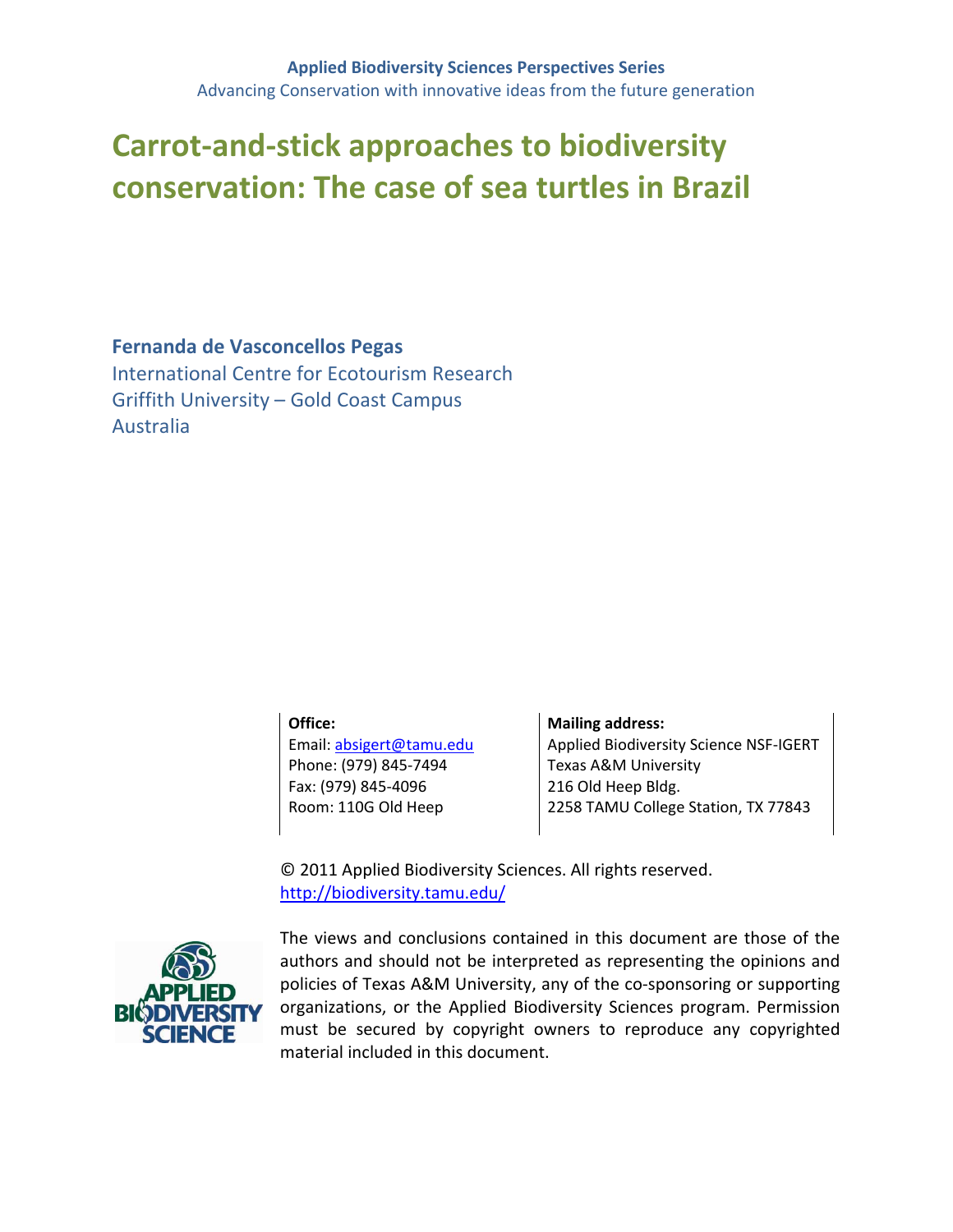## **Applied Biodiversity Sciences Perspectives Series No. 2(3) May, 2012**

**By Fernanda de Vasconcellos Pegas**

Suggested citation:

Pegas, F. (2012). Carrot‐and‐stick approaches to biodiversity conservation: The case of sea turtles in Brazil. *Applied Biodiversity Perspective Series, 2*(3) 1‐9.

#### **ABSTRACT**

Historically, conservation strategies have followed two distinct paradigms: top‐down and bottom‐up. Since 1982 the Brazilian Sea Turtle Conservation Program (TAMAR) collaborative effort to support sea turtle conservation has implemented a carrot‐and‐stick approach to control poaching in Brazil. In this paper I analyze TAMAR's conservation outcomes for residents from the villages of Praia do Forte and Imbassai that use turtles. Nine months of ethnographic research show that law enforcement has been essential to control poaching in both villages. Economic benefits from ecotourism are vital in Praia do Forte where TAMAR has operates a visitor center and research station since 1982. Overall, both communities now support the protection rather than the consumption of the species.

**Keywords:** Brazil, ecotourism, law enforcement, top‐down, bottom‐up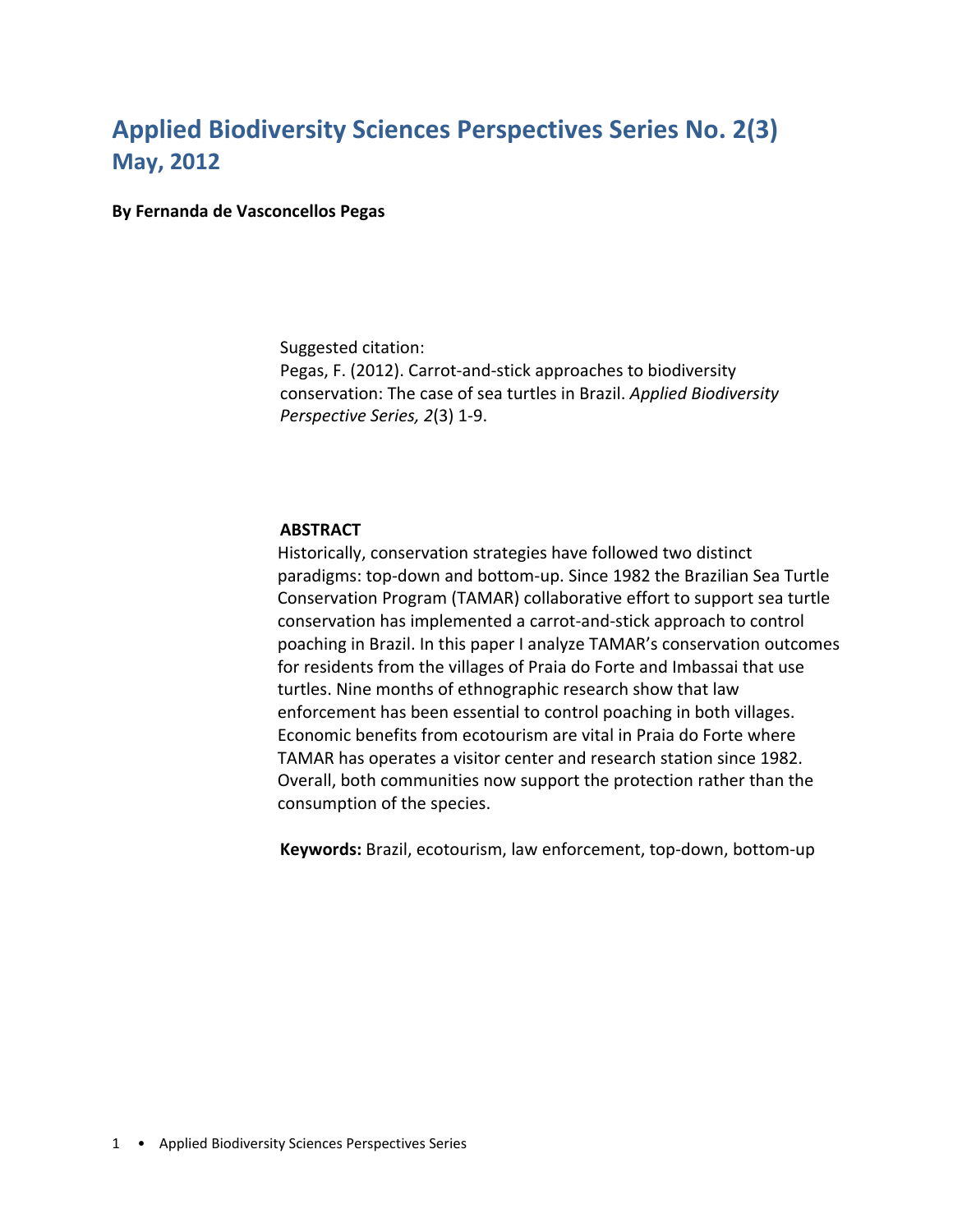## **Carrot‐and‐stick approaches to biodiversity conservation: The case of sea turtles in Brazil**

#### **Introduction**

Conservationists have different views on the most effective mechanisms to protect biodiversity. Historically, conservation strategies have fallen within two main paradigms: topdown and bottom‐up. These approaches stand fundamentally different from each other in the way resources are managed to degrees of community participation and engagement in conservation. The differences between top‐down and bottom‐up strategies for conservation raise questions about whether these strategies can generate positive outcomes for conservation and people if implemented as a mixed‐approach to conservation. The failure of many conservation initiatives that have adopted either paradigm has challenged the effectiveness of these approaches, calling for alternative ways to promote conservation. One alternative is to integrate both strategies.

This mixed approach uses socioeconomic incentives (e.g., education opportunities, economic benefits from ecotourism) as "carrots" and enforcement of environmental and species protection laws as "sticks" to achieve conservation goals. Both have been implemented by the Brazilian Sea Turtle Conservation Program (TAMAR), Brazil's preeminent sea turtle conservation program, since 1982. Turtle nesting activities in Brazil have substantially increased indicating that turtle poaching has subsided substantially (Marcovaldi et al., 2007; Santos et al., 2000; Pegas & Stronza, 2010). In this article I examine how the implementation of both top‐ down (e.g., enforcement of sea turtle protection laws) and bottom‐up approaches (e.g., economic incentives from ecotourism) adopted by TAMAR are related to local support for sea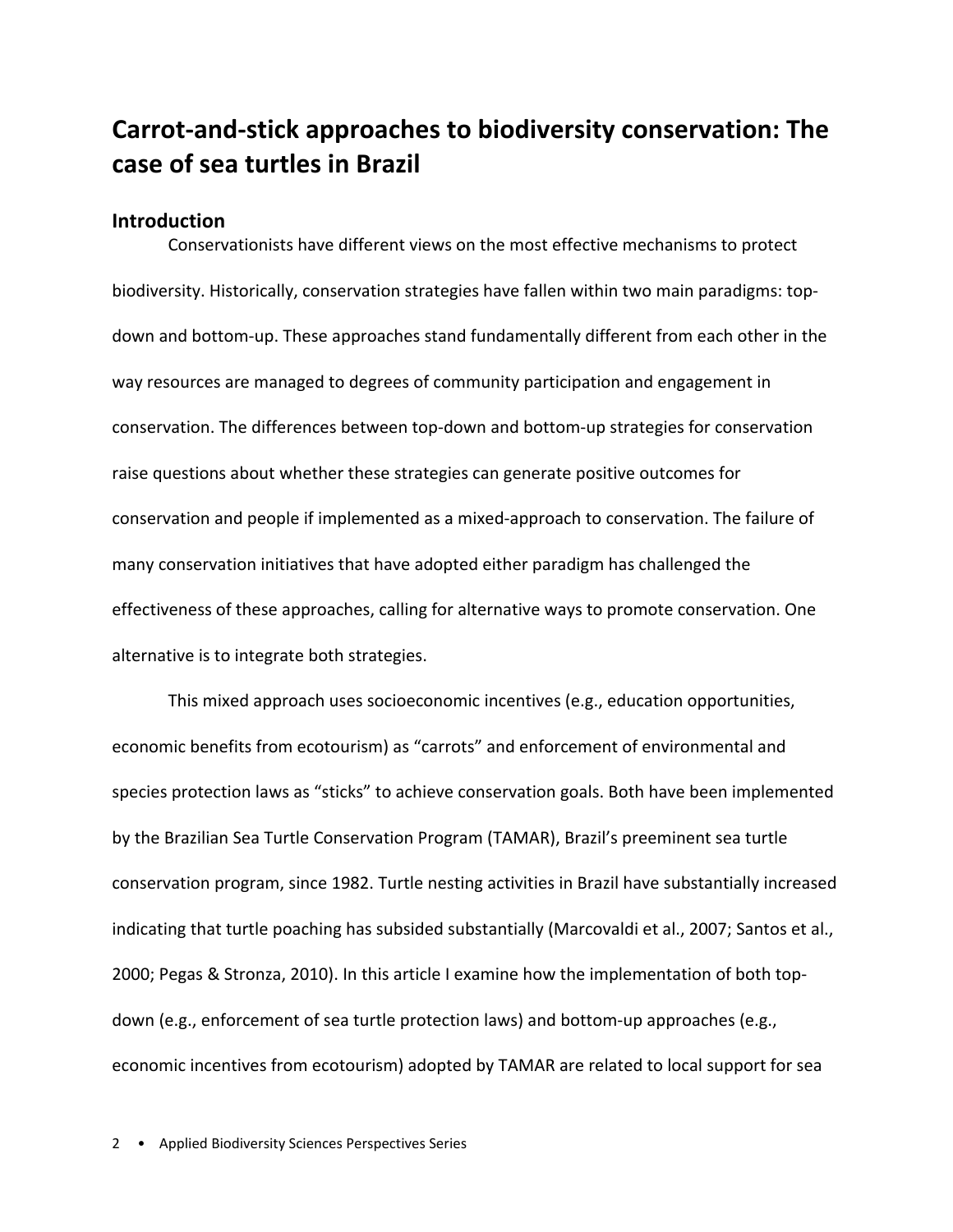turtle conservation in two fishing villages, Praia do Forte and Imbassaí, located in the state of Bahia.

### **Methods** *Study Context*

This research was conducted in the villages of Praia do Forte and Imbassaí, located in the state of Bahia along the Coconut Coast ('Costa do Coqueiros'), Brazil's fastest growing coastal tourism destination (BSH, 2008, 2011). This area is prime feeding and nesting grounds for four species of sea turtles: critically endangered hawksbill (*Eretmochelys imbricata*) and Kemp's ridley (*Lepidochelys kempii*) turtles; endangered loggerhead (*Caretta caretta*) and green (*Chelonia mydas*) turtles; and vulnerable olive ridleys (*Lepidochelys olivacea*) (Marcovaldi & Marcovaldi, 1999), which has called attention to conservation efforts.

The Brazilian Sea Turtle Conservation Program, commonly known as "Projeto TAMAR," which is short for **TA**rtaruga **MAR**inha, or sea turtle in Portuguese, was created in 1980 in response to intensive harvesting of nesting females and turtles eggs along the Brazilian coast. TAMAR is a collaborative effort between the Brazilian Government's Institute of Renewable Resources (IBAMA‐ ICMBio) and a non‐profit organization, 'Fundação Pró‐TAMAR' (Foundation Pró‐TAMAR). TAMAR currently operates 23 research stations and ten visitor centers in nine states. It employs approximately 1,300 people nationwide with about 85% of them residents from the coastal communities where TAMAR works.

Praia do Forte is located 80 km north of Salvador and it is estimated that during the peak tourism season the population (excluding the potential 10,000 hotel guests) doubles to reach up to 4,000 residents (Prefeitura Municipal de Mata de São João, 2004) (see Figure 1).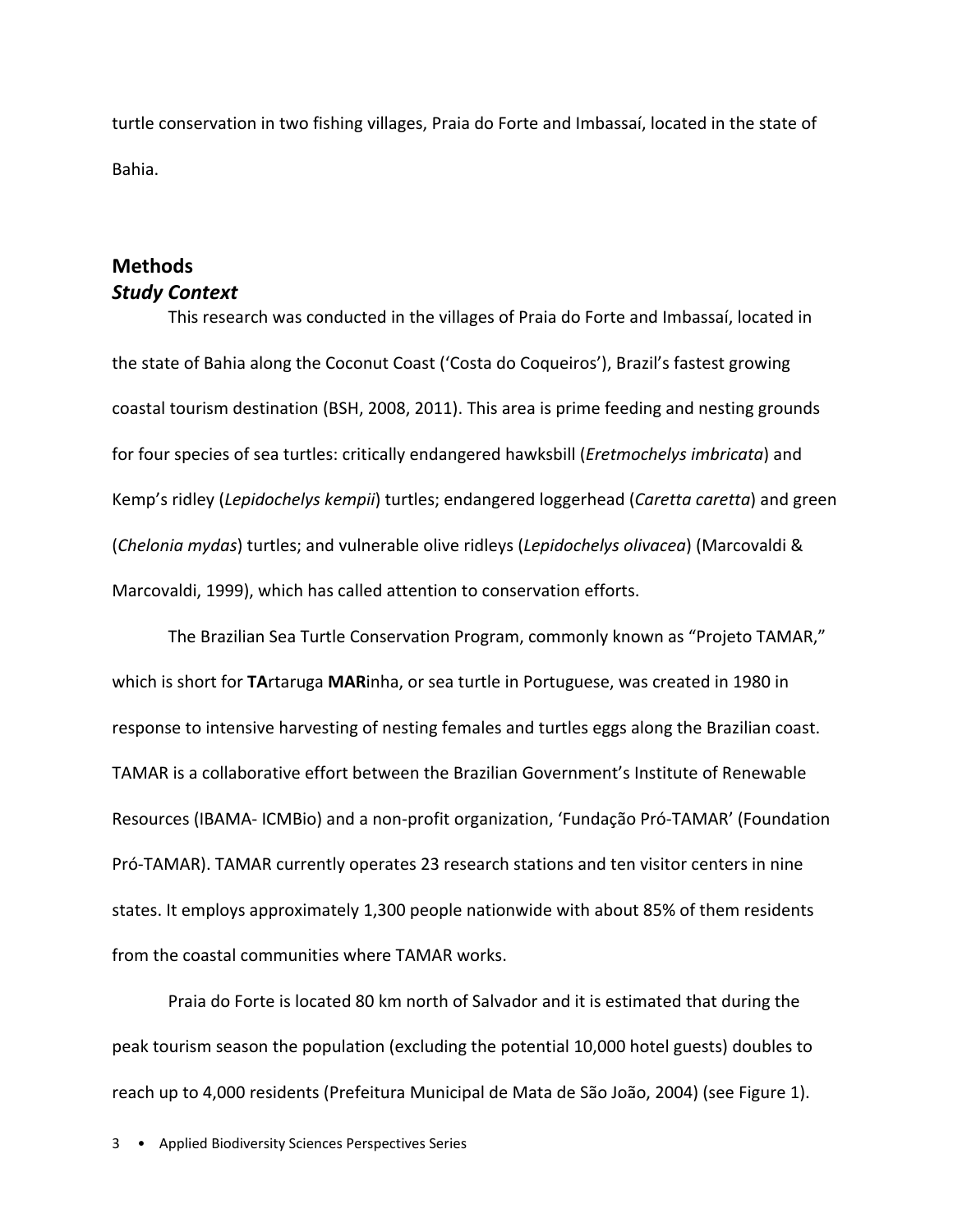Like Praia do Forte, the permanent population of Imbassai is of approximately 2,000 permanent residents. In both communities, residents make their living off tourism-related jobs, services industry and fishing, and both represent Bahia's prime coastal tourism areas. However, although these communities share their traditional roots in the traditional fishing industry and are only 11 km from each other, they have adopted distinct sea turtle conservation strategies.

The socioeconomic and legal strategies adopted by TAMAR have helped to shift behavior from consumption to collaboration across time and regions. In Praia do Forte, TAMAR opened a research station in 1982 and a visitor center a few years later. Socioeconomic benefits from ecotourism at TAMAR include employment opportunities to 130 employees. Sea turtles, once overexploited for their meat and eggs, are now iconic conservation symbols of the village. In Imbassai, TAMAR's influence is limited to enforcement of sea turtle protection laws.



Figure 1. Location of the village of Praia do Forte and the Visitor Center and Research Station of the TAMAR Project.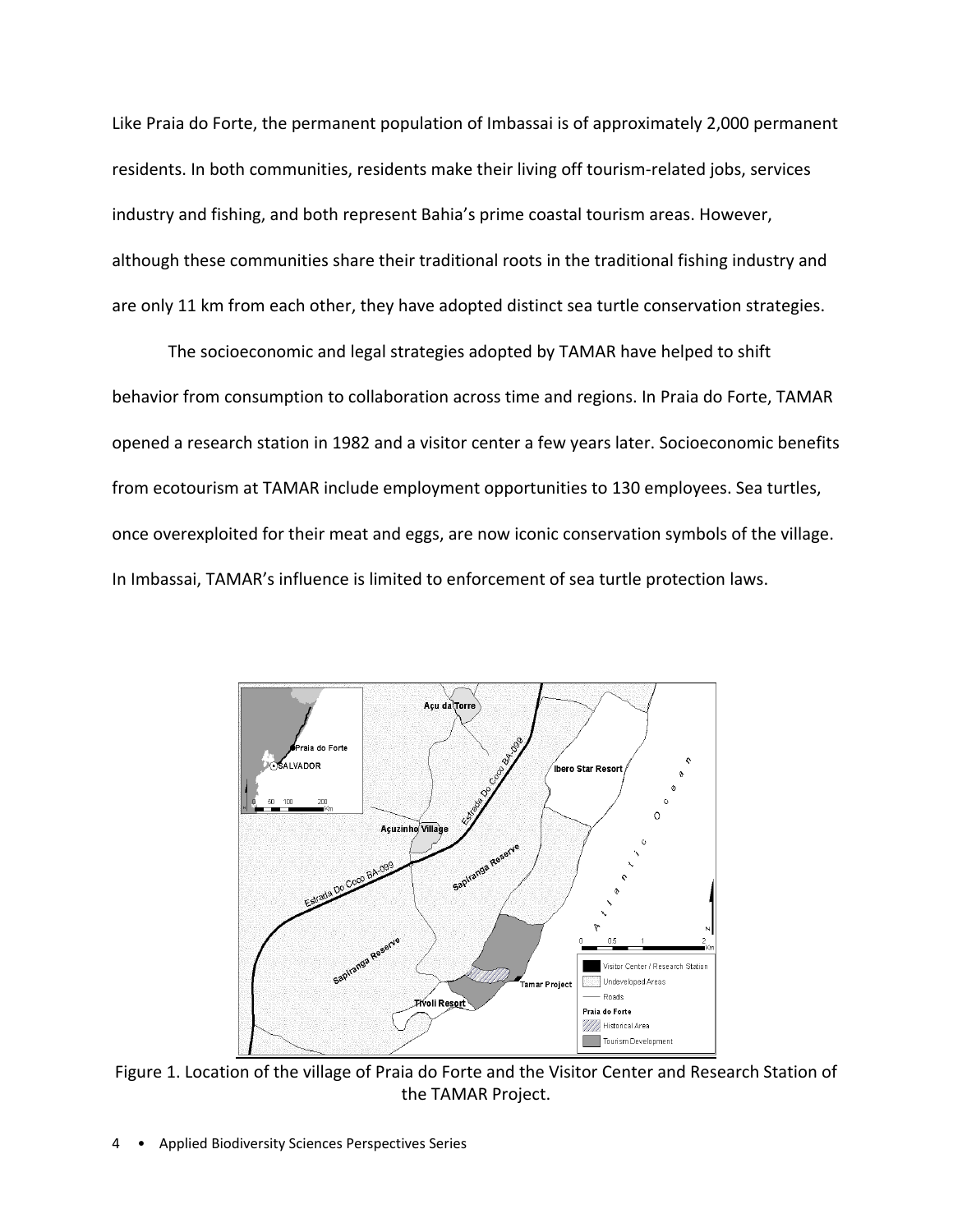#### *Survey data*

Qualitative and quantitative data were gathered through nine months of field‐based research (between May 2006 and September 2008), using tools of participant observation, semi-structured interviews, and key informant interviews. Snowball and purposive sampling techniques (Bernard, 2000), were used in the first two phases and convenience sampling on the third phase. Overall, 127 local residents were interviewed in this study. Residents from Imbassaí responded to the same questionnaire used among the residents of Praia do Forte, which centered on the following research questions: Do values and uses about sea turtles differ between communities? Why, and what, do these findings mean for sea turtle conservation efforts now and in the longer term?

#### **Results**

Research results revolved around five primary themes. First, perceptions about TAMAR were generally positive and cast the organization in light of opportunity for employment, alternative sources of income, and education opportunities to the local children and youth. Second, sea turtle consumption was undertaken for subsistence purposes and without strict enforcement of sea turtle protection laws to control harvesting in the area, sea turtles were, and still are, an easy catch. Third, sea turtle ecotourism and conservation efforts shaped local values and uses of the species. In both communities many of the socioeconomic changes that have taken place since the early 1980s were directly attributable to mass tourism development in the region. These changes create both challenges but opportunities for conservation. Fourth, respondents expressed fear about the negative impacts associated with the sporadic and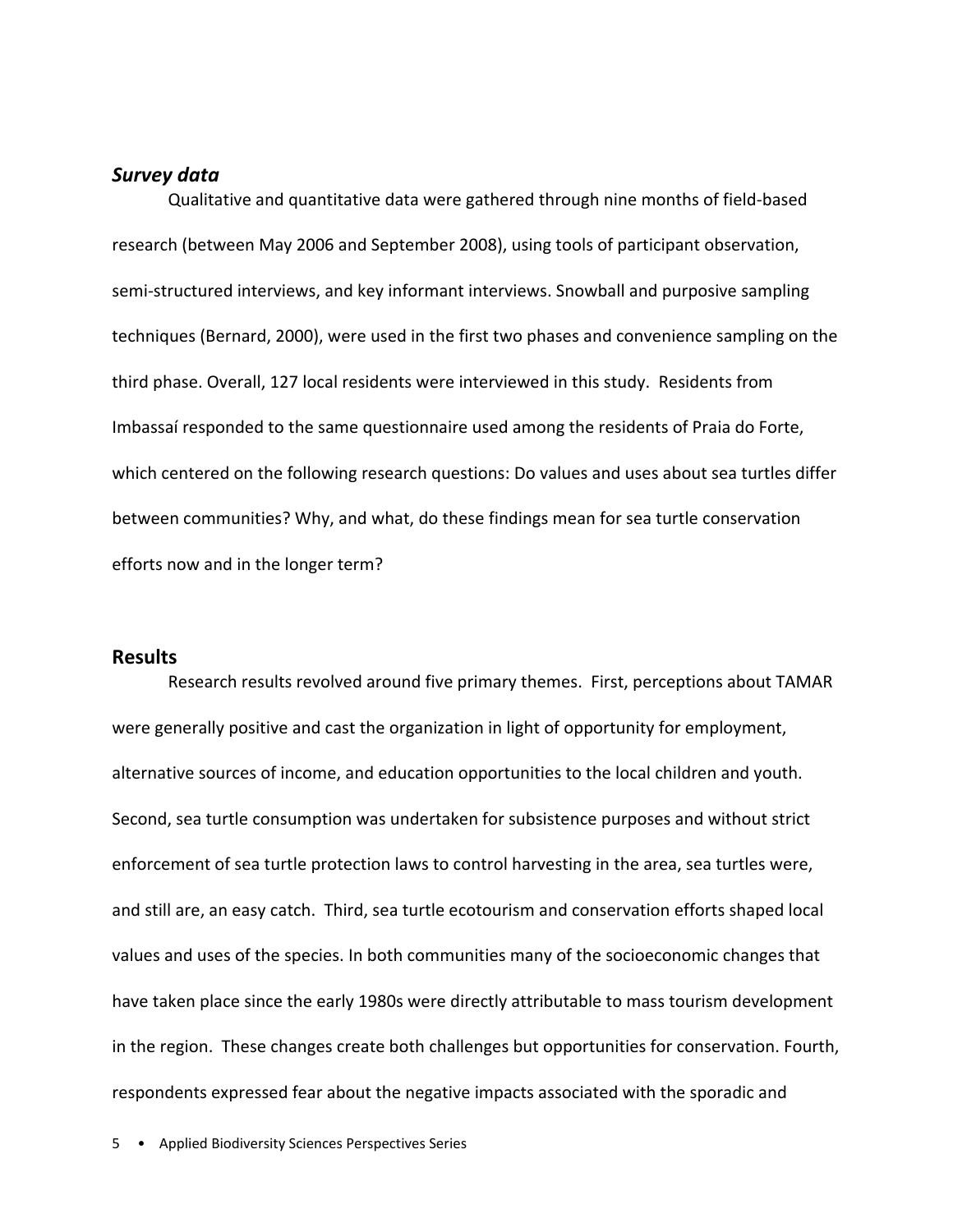intense coastal tourism development in the region, which have been associated with drugs, insecurity, violence, cost of living, and prostitution. In other words, the quality of life was "at risk" due to the potential impacts from mass tourism. Fifth, enforcement of sea turtle protection laws by the research team of TAMAR was not only supported by respondents from both communities but also perceived as essential to control poaching activities. Finally, trust existed between communities and TAMAR. However, feelings of trust and reciprocity with the founders of TAMAR were only reported amongst residents of Praia do Forte. This outcome is attributed with the establishment of a long‐term and positive relationship between the founders and the community since 1982.

#### **Discussion**

The influence of sea turtle ecotourism and enforcement on the way locals value and use sea turtles varied among the residents of Imbassaí and Praia do Forte. Overall, lack of involvement in sea turtle conservation decision‐making and loss of access to turtle meat and eggs occurred without leading to greater species exploitation as found by Belsky (1999) in Belize. As such, despite some claims that top-down approaches in conservation are unable to enhance the chances of achieving conservation goals (Aberkeli, 2001; Chhatre & Saberwal, 2005), results from this study show that TAMAR's main goal to protect nesting females and their eggs from poaching through enforcement of laws has been successfully achieved without generating conflicts with local stakeholders.

Mixed responses regarding local perspectives about TAMAR and the implications of implemented carrot‐and‐stick strategies appears to be influenced by the way these strategies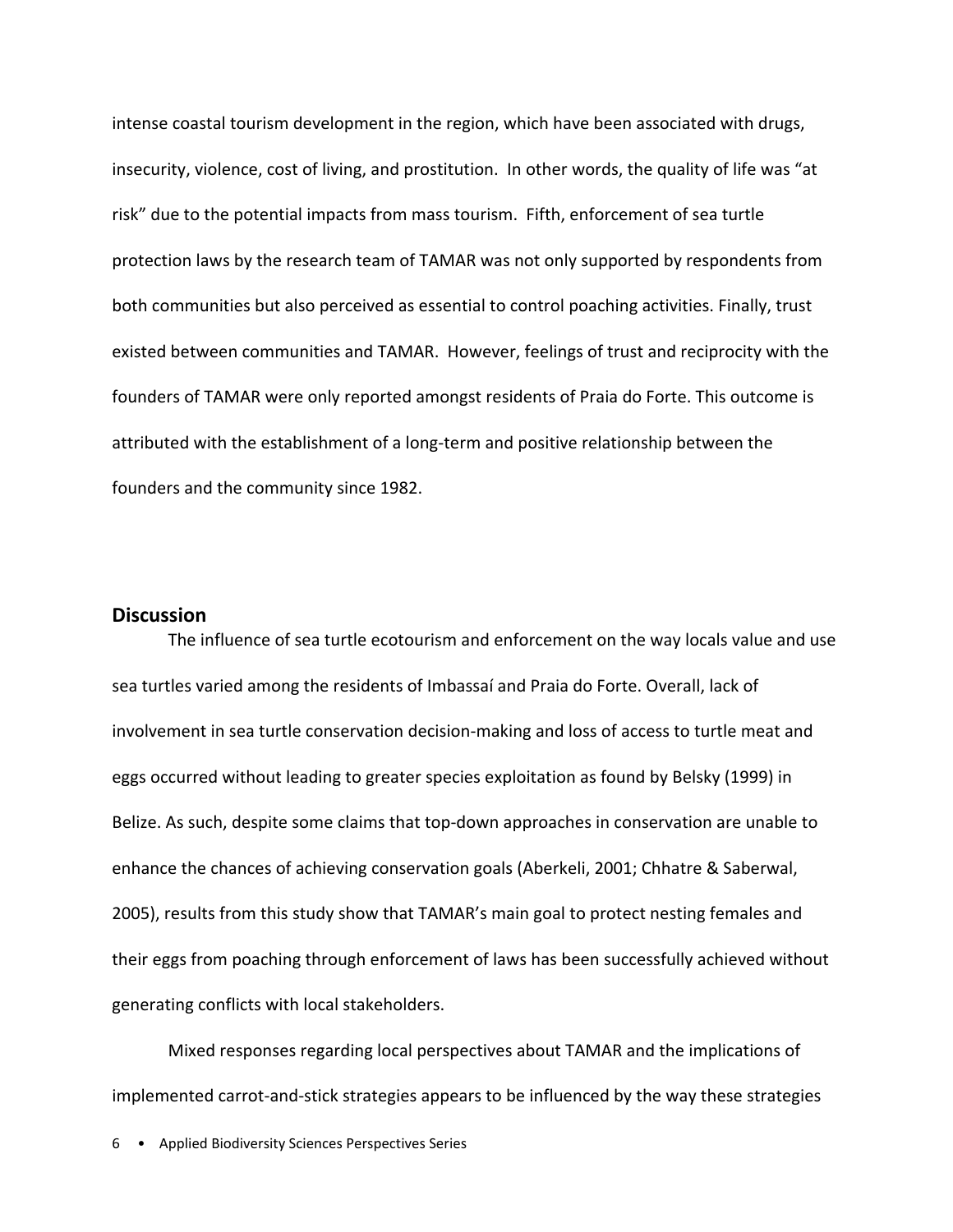were and continue to take place. Whilst in Praia do Forte, TAMAR is a strong economic and tourism pull‐factor, in Imbassai its role is more of an environmental program that monitors for illegal activities and for turtle encounters. Also, sea turtles were an important source of food for fishing families in Praia do Forte but not so much in Imbassai particularly because of variations in turtle numbers. Local food‐dependency influenced, in turn, the implications of losing access to this food source on local livelihood needs.

Respondents not only supported turtle conservation but did so without a station or visitor center of TAMAR in the village. This result demonstrates that the influence of TAMAR has expanded beyond the community's borders, in this case, from Praia do Forte to Imbassai. However, would the community of Imbassaí obey the laws if TAMAR's reputation was not a positive one? Probably not, therefore, it is not only enforcement that creates an incentive to control harvesting but a combination of factors that include enforcement as one of the components. In this case it seems that the combination of a good relationship with the founders of TAMAR since the concept of sea turtle conservation was implemented, the introduction of diverse and plentiful job opportunities by TAMAR, and the promotion of education programs create a way for residents to support sea turtle conservation.

#### **Conclusion**

Results from nine months of ethnographic research in the villages of Praia do Forte and Imbassai show that enforcement of sea turtle protection laws is an essential conservation strategy to control poaching. In Praia do Forte, where harvesting was by far more intensive than in Imbassai, economic benefits from conservation, particularly ecotourism, complement nicely the use of enforcement as an incentive to gain and sustain support for the cause. On a larger

7 . Applied Biodiversity Sciences Perspectives Series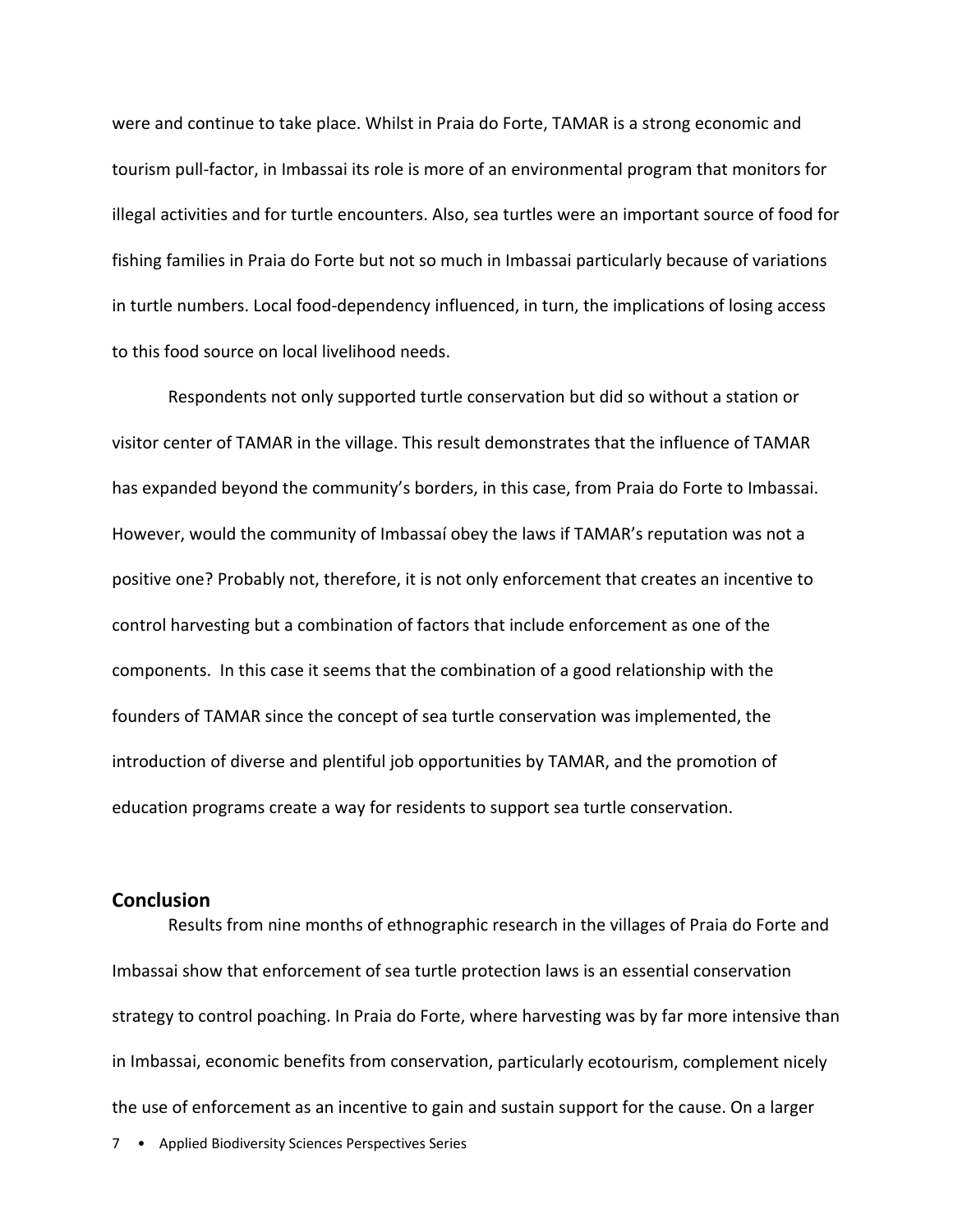scale, the local coastal tourism industry has yet to reach is a mature stage, which means that more demographic changes generated by seasonal and permanent residents as well as land use changes will pose even greater pressures on local livelihoods and the efforts currently in place to protect nesting females, their nests, and coastal habitat. Aside from these pressures it is unlikely that turtle poaching will go back to historical numbers. Support for turtle conservation seems to no longer be a mission but an achieved goal, and local support seems vital for the successful protection of these species in these villages and nationwide.

#### **ACKNOWLEDGEMENTS**

I am grateful to the families of Praia do Forte for their generosity and for sharing their life stories about their beautiful community. I would like to thank TAMAR and its staff for their support and for providing a welcoming research environment throughout the study and for sharing their data on sea turtle conservation. Lastly, I would like to thank the support and mentoring provided by my doctoral advisor, Dr. Amanda Stronza. This study was partially funded by the National Science Foundation Cultural Anthropology Programme (PI – Dr. Amanda Stronza ‐ # 0724347), the PADI Foundation, the Viillo and Gene Phillips Scholarships, and the Graduate Student Research Grant and The Centre for Socioeconomic Research and Education at Texas A&M University, USA.